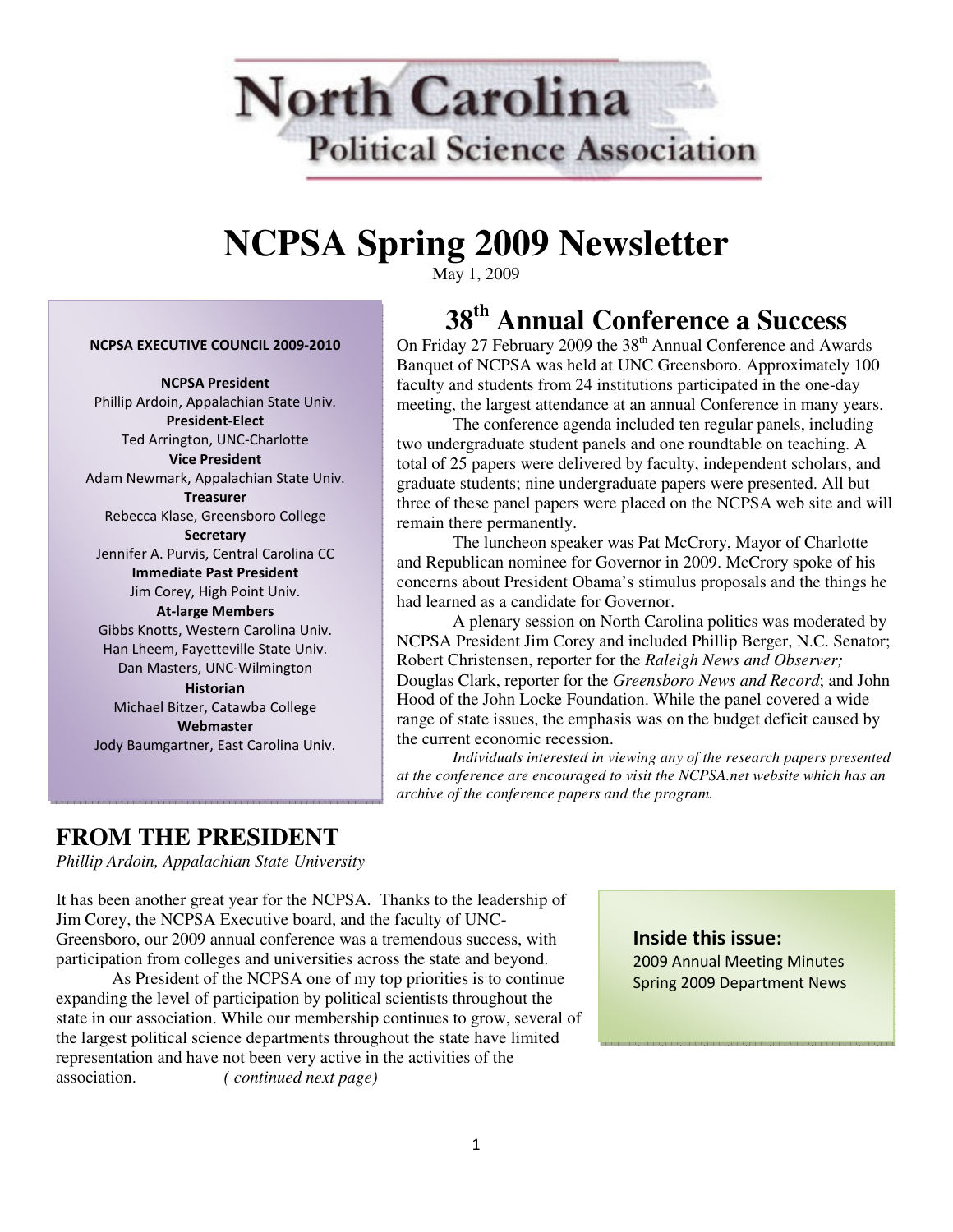I hope the tremendous success of this year's conference in Greensboro can provide a foundation for next year's conference in Durham and a continuation in the growth and level of participation in the membership of the NCPSA. Our annual conference provides an opportunity for faculty and students to network and present their research. I encourage all faculty to start considering proposals for next year's conference. North Carolina Central in Durham provides a central location in our state and should be convenient for most members to attend.

*Dr. Ardoin is a professor of American Politics at Appalachian State University and currently serves as Director of ASU's Master of Arts Program in Political Science. His research agenda and teaching focuses on legislative politics and he is currently working on a project which examines levels of partisan polarization in the North Carolina General Assembly.* 

## *UNC-Wilmington's Hatem wins student paper award*

Congratulations to Robert Hatem, whose research paper "Retaliation as a Counter-Terrorist Strategy and Its Impact on Semi-State Groups" received the NCPSA's 2009 Troutman-Raney undergraduate paper award. Hatem is a student in the Department of Public and International Affairs at UNC-Wilmington.

### **2009 NCPSA Annual Conference Minutes**

UNC Greensboro, February 27, 2009

#### The meeting was called to order at 5 p.m. by President Jim Corey,

#### with approximately 15 members in attendance. A motion passed to suspend the reading of the 2008 Annual Meeting minutes. Corey thanked the membership for the opportunity to serve as president for the 2008-2009 year; he also thanked conference program chair Ted Arrington and on-site coordinators Chuck Prysby and Rebecca Klase for an excellent conference.

The nomination of new officers was presented to the membership and passed as follows: President Phillip Ardoin, Appalachian State; President-elect Theodore Arrington, UNC-Charlotte; Vice President Adam Newmark, Appalachian State; Treasurer Rebecca Klase, Greensboro College; Secretary Jennifer Purvis, Central Carolina CC; At-large member Gibbs Knotts, Western Carolina University; At-large member Dan Masters, UNC-Wilmington; At-Large member Han Lheem, Fayetteville State University; Historian Michael Bitzer, Catawba College; Web Master Jody Baumgartner; Immediate Past President James Corey, High Point University; Politics and Policy Editorial Board Claudia Bryant, Western Carolina University.

Amendments to the NCPSA by-laws were passed as proposed:

*a. Article III—Add new Section 2: "Any political scientist-faculty, graduate student or undergraduate student participating in a round table or panel must be a member of NCPSA." [Remaining sections will be renumbered]* 

*b. Article IV—Modify Section 1 as follows: and "three at-large members and the host site meeting host site meeting coordinator." Modify Section 3 as follows: and "Historian and Host site meeting coordinator."* 

*c. Article V—Add Section 3 as follows: In lieu of two separate registration and membership fees, one single conference fee will be assessed. This fee will cover member participation in the conference, attendance at the awards banquet and an annual subscription to Politics and Policy. The single conference fee will be set by* 

#### **2009 NCPSA Annual Conference Participants**

Appalachian State University Bennett College Brown University Campbell University Case Western Reserve Catawba College Central Carolina Community College East Carolina University George Mason University Highpoint University Johnson C. Smith University Mars Hill College Mount Olive College NC A&T University NC Central University NC State University UNC-Chapel Hill UNC-Charlotte UNC-Greensboro UNC-Pembroke UNC-Wilmington University of Maryland Wake Forrest University Western Carolina University

*Many thanks to all who participated!*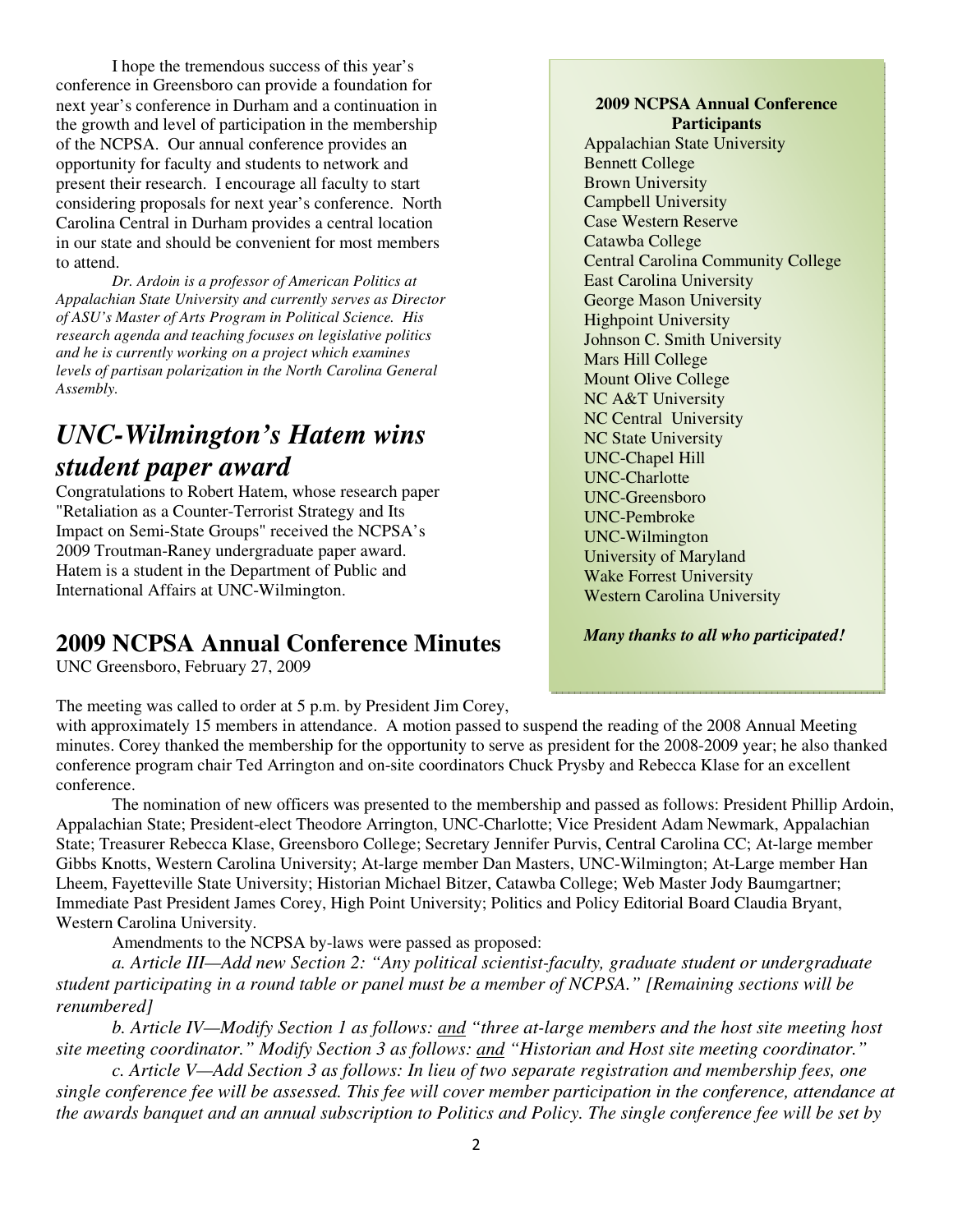*the Executive Committee well before the conference and will be communicated to the NCPSA membership by e-mail. The conference fee for student participants may be set lower at the discretion of the Executive Committee. For those not attending the conference but wishing to join or maintain their membership in NCPSA, a separate fee only will be established by the Executive Committee and communicated to members and political scientists in North Carolina.* 

A fourth amendment proposed regarding the procedure for soliciting and judging Best Faculty/Graduate and Undergraduate paper awards was removed from consideration as the proposed procedures assumed that the student papers to be considered for the award were those submitted/presented at the NCPSA annual conference. It was noted, however, that the student award (i.e. Troutman-Raney Award) is granted annually to a student paper nominated by an NCPSA faculty member. There is no requirement that the paper be presented at the annual conference.

The deadline for submitting nominations for the Troutman-Raney student paper award was set tentatively

for April 1, 2009. Charles Prysby volunteered to arrange for notifications to be sent to faculty members statewide.

President Corey passed the gavel to incoming President Phillip Ardoin.

Treasurer Rebecca Klase gave the treasurer's report as follows: Pre-conference balance as of January 31, 2009, was \$3,727.16. After deposit of conference fees, journal subscriptions and generous donations by UNC-Greensboro and UNC-Charlotte (approximately \$500) for conference incidentals, the balance is expected to break even.

 David Thornton (Campbell Univ.) will contact Claudia Bryant to verify that she is planning to serve on the Politics and Policy editorial board as the NCPSA liaison.

The meeting adjourned at 6 p.m.

Respectfully submitted,

Dr. Jennifer A. Purvis Secretary

### **Recent Department News**

The following material, which varies in length and content, was submitted by representatives of the various political science programs affiliated with NCPSA. Thank you to all participating departments. Submissions for the Fall Newsletter should be submitted to the Secretary by mid-September.

### **Appalachian State University**

The Political Science Program at Appalachian State University has enjoyed a busy and productive year. First, the year started with a change in our name from the Department of Political Science and Criminal Justice to the Department of Government and Justice Studies. We believe this new label provides a more accurate description of our multi-disciplinary department and our mission. We also welcomed into our department three new faculty members, **Jeff Holcomb, Marion Williams,** and **Todd Hartman**. Jeff and Marion earned their Ph.D.s at Florida State University and Todd Hartman is a recent graduate of SUNY Stony Brook. Our M.A. Program in Political Science is continuing to grow and establish itself as one of the premier M.A. programs in the region. Three of our M.A. Students presented their thesis research at the 2009 Midwest Political Science Association Conference in Chicago, IL. We are also excited about a new concentration in Environmental Politics and Policy Analysis which the department has approved and is now waiting for approval by the graduate school. We hope to accept the first class of students in this program in the Spring of 2011. Finally, two of our faculty members, **Adam Newmark** and **Phillip Ardoin**, were elected to serve on the Executive Board of the NCPSA.

*(continued next page)*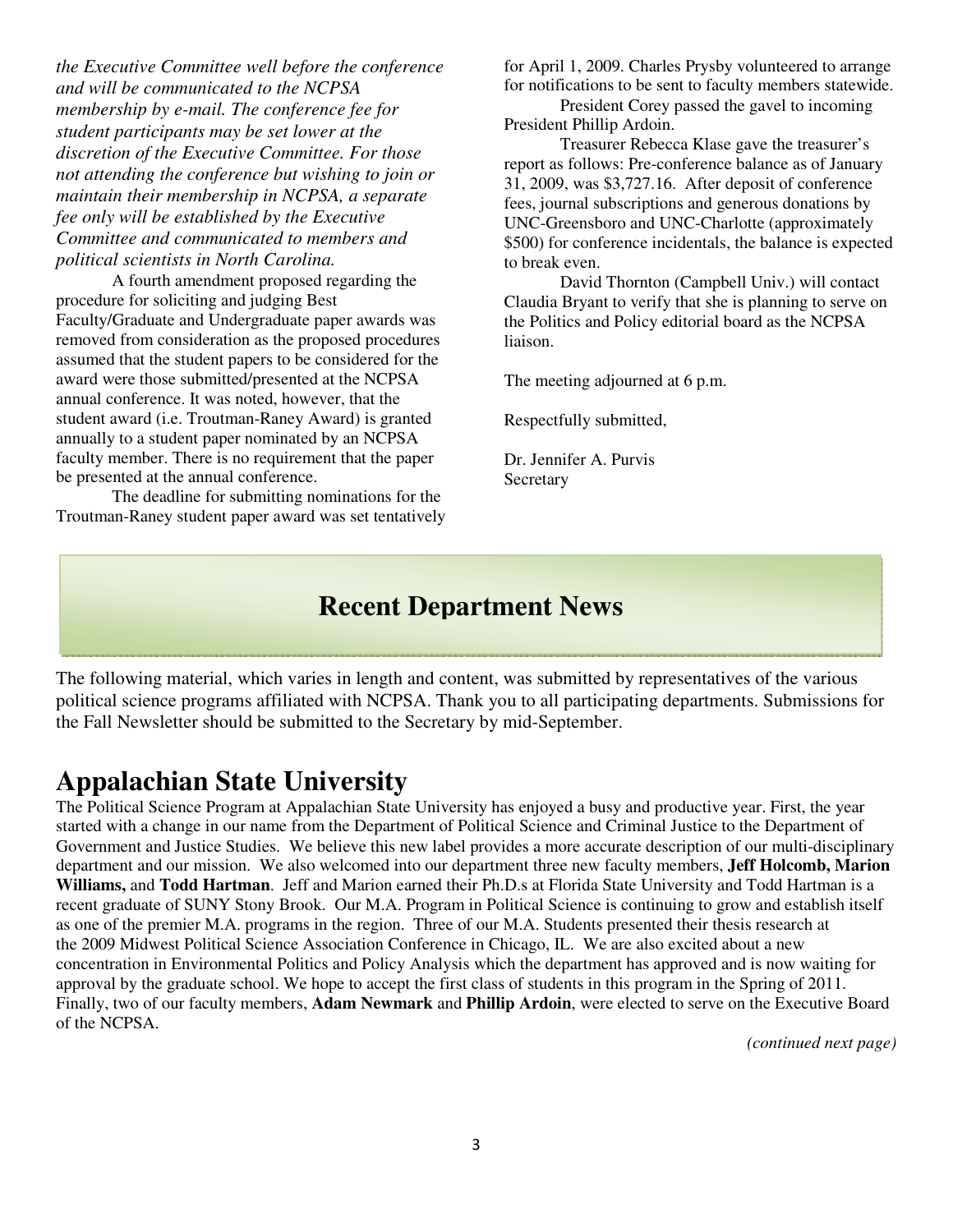# **Johnson C. Smith University**

Professor **Joseph Jones** has received a United Negro College Fund (UNCF) Mellon Faculty Residency Fellowship at the W.E.B. Du Bois Institute for African and African American Research at Harvard University. He will be conducting research on W.E.B. Du Bois' political philosophy of education for black institutions of higher education.

# **University of North Carolina at Charlotte**

Faculty news and publications from UNC-Charlotte included the following:

### December 2008:

**Robert Kravchuk** has a chapter accepted, "The General Fund," to be published in Frederic Bogui, ed., Handbook of Governmental Accounting, Marcel Dekker, forthcoming 2009. Robert Kravchuk also has a chapter, "Budgetary Balance and the Inflationary Impulse in Ukraine, Two Epochs: 1991-96 & 1996-2006", in preparation for inclusion in Charles Menifield, ed., Comparative Budgeting: An Examination of Public Budgeting Across U.S. Borders, Jones and Bartlett, forthcoming 2009. **Stephen Billings** has received recognition and an award from the North American Regional Science Council for his dissertation paper: "A Spatial Model of Business Improvement Districts". **Greg Weeks** has been selected for the 2009 class of GSK Faculty Fellows. The committee was very impressed with his credentials and feel that he can add significant value to IEI's work while also giving him important exposure and experience in state public policy circles.

### January 2009:

A book chapter authored by **William Brandon**, Ashley A. Dunham, Teresa L. Scheid, "Physicians as Advocates for their patients: Depression Treatment in Primary Care," in Jennie J. Kronenfeld, ed., Care for Major Health Problems and Population Health Concerns: Impacts on Patients, Providers and Policy (Bingley, United Kingdom: Emerald Group Publishing, Ltd., 2008), pp. 141-165. **Joanne Carman** has had a manuscript accepted in *Nonprofit and Voluntary Sector Quarterly.* Joanne Carman's "The accountability movement: What is wrong with this theory of change?" has been accepted by *Nonprofit and Voluntary Sector Quarterly.* The Eastern Evaluation Research Society (EERS) has presented Kimberly Fredericks and Joanne Carman with the "Invited Authors Award". They have been invited to present their article and book, *Nonprofits and Evaluation"*, at their annual conference in Atlantic City, NJ on April 21, 2009. **James Walsh** has a new book under contract with Columbia University Press that should appear in print late 2009 or early 2010. The title is "Structuring Secrets" The International Politics of Intelligence Sharing". **Claudia Avellaneda** and Maria Escobar-Lemmon presented a paper at the Annual Meeting of the Southeastern Political Science Association, New Orleans, January 8-10, 2009, titled "All by Myself? The Role of Parties in Securing Mayoral Election in Latin America". Claudia Avellaneda also participated at the Annual Meeting of the Southern Political Science Association, New Orleans, January 8-10, 2009 as Chair and Discussant on the panel titled: Parties and Representation in Latin America.

### February 2009:

**Greg Weeks** has published a book review essay: "Recent Works on U.S.-Latin American Relations." Latin American Research Review 44, 1 (2009): 247-256. **William Brandon** has just received word that a presentation "The Role of Planning in the Development of Oman's Health Care System" has been accepted for delivery at the 12<sup>th</sup> World Congress on Public Health, the periodic meeting of the World Federation of Public Health Associations, in Istanbul, Turkey in April 2009. William Brandon, who is a Faculty Associate of UNC Charlotte's Center for Professional and Applied Ethics, also recently gave a guest lecture at Oman Medical College entitled "Bioethics: The Birth of a Field of Applied Ethics and the Overthrow of Medical Paternalism by Patient Autonomy". *(continued next page)*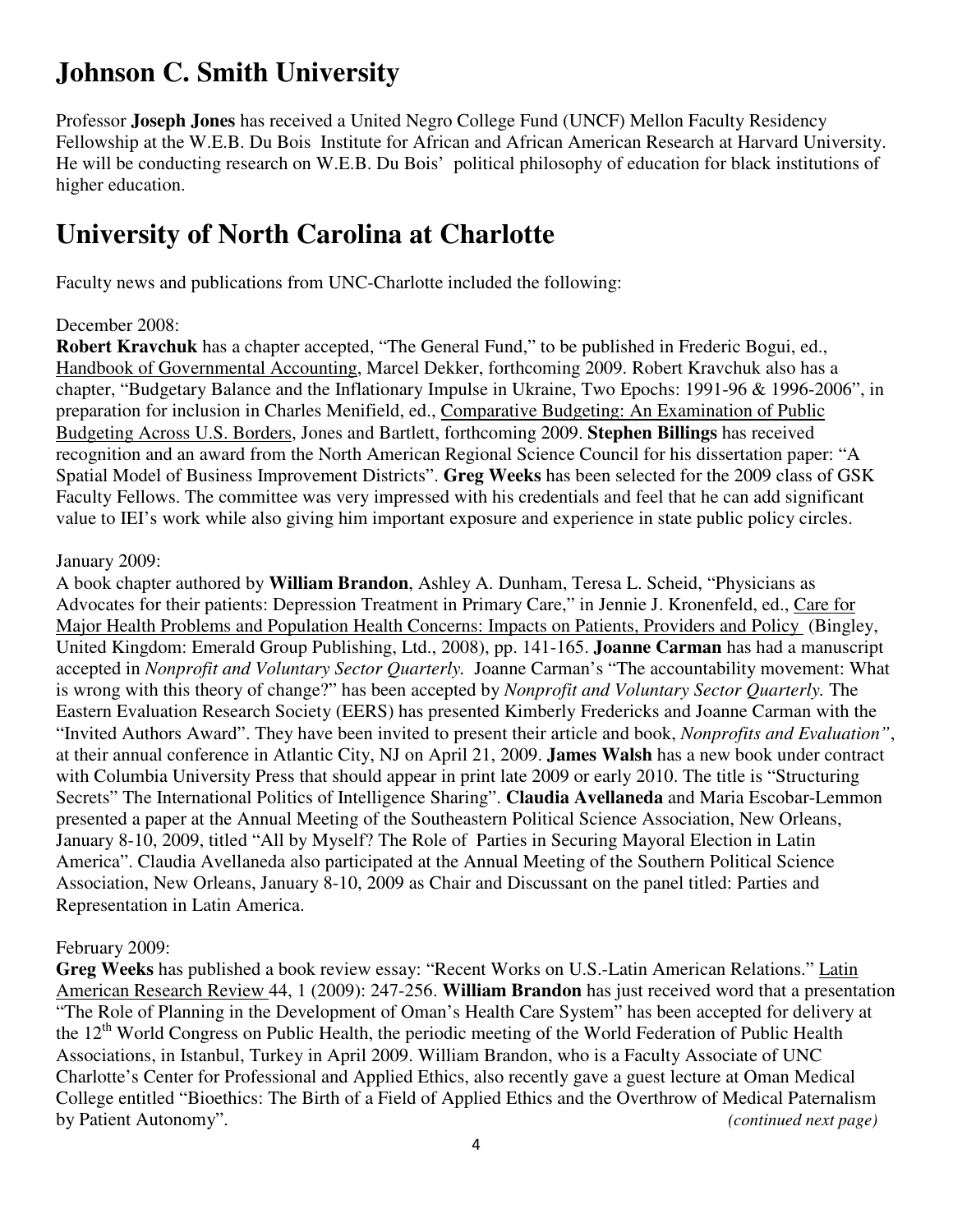### March 2009:

Nancy B. Schoeps, **William P. Brandon** and Rosemary V. Chaudry, "Medicaid Expenditures under Risk Contracting HMOs and Traditional Fee for Service: A Comparison of Two North Carolina Counties", in Momoka Ito and Yui Nakajima, eds., Managed Care Programs (Hauppauge NY: Nova Science Publishers, 2008), pp. 1-21. William Brandon recently gave a guest lecture at the Modern College of Business and Science in Muscat, Oman entitled: "Iran and Nuclear Weapons: Understanding Your Neighbor". Brandon also had a presentation accepted for delivery at the 12<sup>th</sup> World Congress on Public Health, the periodic meeting of the World Federation of Public Health Associations, which will meet at the end of April in Istanbul, Turkey. He will present his research on "The Role of Planning in the Development of Oman's Health Care System. In January, **Beth Elise Whitaker** and Jason Giersch: "Voting on a Constitution: Implications for Democracy in Kenya". *Journal of Contemporary African Studies* vol. 27, no. 1 (January 2009): 1-20. On January 29, **Beth Whitaker** gave a presentation on "Cooperation Among Weak States: Africa and the fight against Terrorism" to the Advisory Committee of the Senior Crisis Management Seminar for the U.S. Anti-Terrorism Assistance Program in Washington, DC. **Robert Kravchuk** published a chapter, "The General Fund", in the Handbook of Governmental Accounting, ed., by Fred Bogui and published by Marcel Dekker, 2008. **Jim Walsh** has a new book that is being published by Columbia University Press in November. The title is "The International Politics of Intelligence Sharing." **Claudia Avellaneda** was awarded by the University College to attend the Communications Across the Curriculum Summer Institute. **Claudia Avellaneda's** panel proposal entitled "Government Performance: An International Perspective on the Role of Public Management and Policy" has been accepted for the 2009 American Political Science Association Annual Meeting. Claudia Avellaneda's paper proposal entitled "Nature of Municipal Outputs in a Latin American Setting" Does the Public Manager's Previous Sector-based Experience Matter?" has been accepted for the 2009 American Political Science Association Annual Meeting. **Greg Weeks** published an Op-Ed about the 287 (g) immigration program: "A Highly Flawed But Fixable Program." Raleigh News and Observer, March 26, 2009.

### April 2009:

Conference presentation and panel moderator: **Swindell, David** "Neighborhood Versus Homeowner Associations: Alternative Pathways to Community Governance." Annual Meeting of the Urban Affairs Association, Chicago, IL., March 5-7, 2009. Swindell, David and Mark Rosentraub. (2009). "Of Devils and Details: Bargaining for Successful Public/Private Partnerships Between Cities and Sports Teams." Public Administration Quarterly. 33 (1). **Greg Weeks** presented a paper, "Immigration and Transnationalism: Rethinking the Role of the State in Latin America" at the meeting of the Southeastern Council of Latin American Studies in New Orleans. **Greg Weeks** also was on Wisconsin Public Radio to discuss the Summit of the Americas on April 21. **Claudia Avellaneda** has an article in the latest-May/June 2009-issue of the Public Administration Review (PAR). **Avellaneda, Claudia N.** 2009. "Mayoral Quality and Local Public Finance." *Public Administration Review,* May/June: 469-486. **Avellaneda, Claudia** and Maria Escobar-Lemmon presented a paper, titled "All By Myself: The Role of Personal Qualification versus Party Affiliation in Mayoral Elections" at the Latin American Politics class of the Political Science Department at UNC Chapel Hill. The presentation took place at Duke University.

## **Western Carolina University**

The WCU Public Policy Institute had another successful American Youth Congress. NC Senator John Snow was the keynote speaker. The event was funded in part by a grant from the NC Civic Education Consortium. **Todd Collins'** article "Balancing the Scales or Stacking the Deck? The President's Ability to Appoint Majorities on the Circuit Court of Appeals" was accepted for publication in the journal *White House Studies*. **Chris Cooper** had a publication "Representative Reporters? Journalists and Media Bias in Context" published